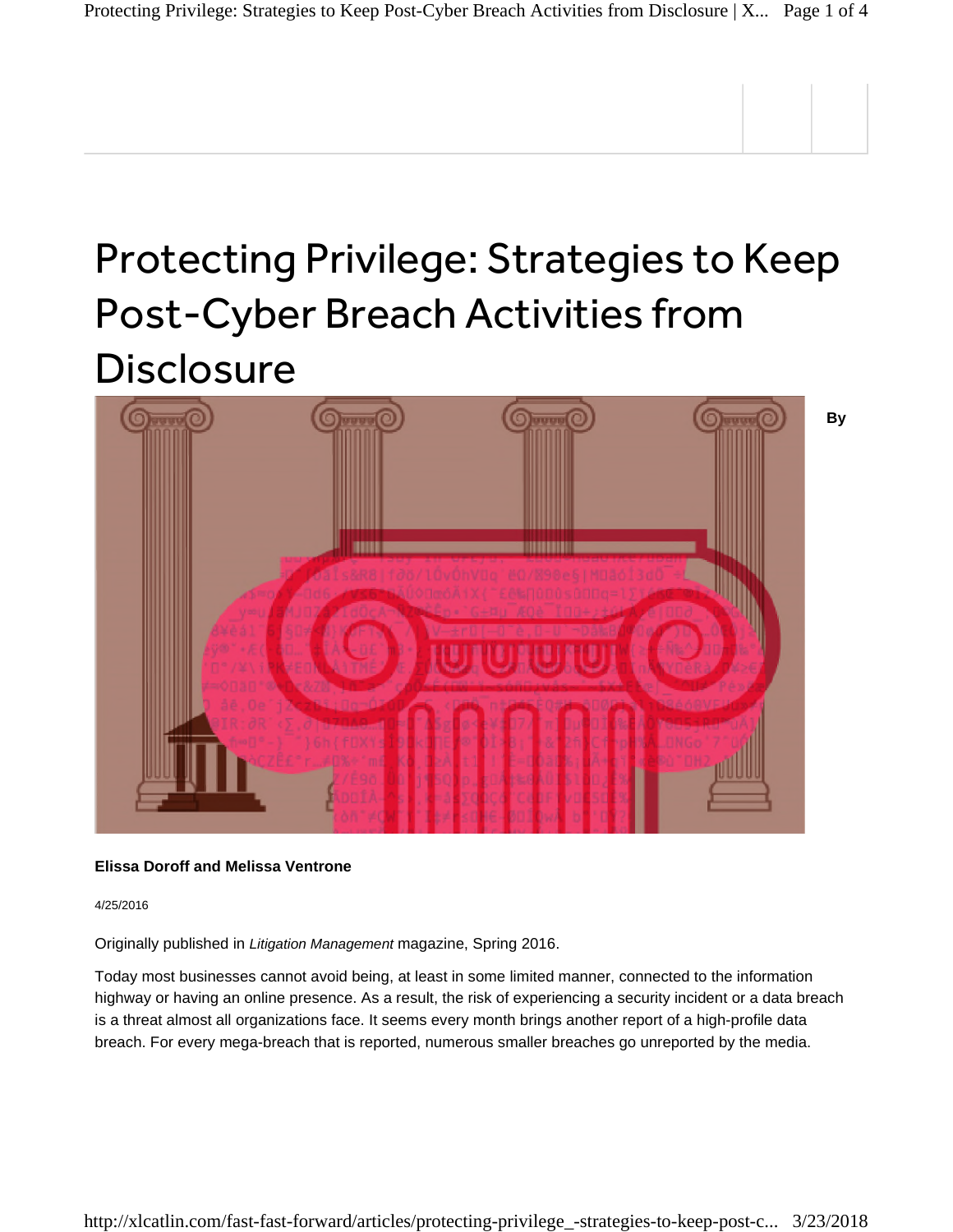Many organizations struggle with the question of how to handle a data breach appropriately, efficiently, and in a way that mitigates the harm to itself and its customers. In addition, organizations must take into account the fact that a data breach could result in litigation, regulatory scrutiny, and inquiries by attorneys general. Thus, organizations have a vested interest in protecting breach-related communications, documents, and actions taken.

Involving an attorney at the earliest opportunity after a breach is discovered - may provide protection pursuant to the attorney-client privilege and the work product doctrine to the data breach response process, limiting the reach of discovery down the road should litigation result.

## **Attorney-Client Privilege**

Clearly, attorney-client privilege provides protection for communications between the client and attorney. When this privilege is applied to the attorney-client relationship, clients are more likely to be open and frank with their attorneys. This in turn enables the attorney to better service the client. Generally, for the attorney-client privilege to apply, the communication must be confidential and for the purpose of securing or obtaining legal advice. In the context of a data breach, information obtained during the investigation enables the attorney to render a legal opinion; but what about when a third party, such as a forensic investigator, is engaged to assist?

Mitigation of and response to a data breach often requires the assistance of a computer security or cybersecurity firm to conduct a forensic investigation. Unfortunately, many times organizations have not adequately thought through the response process, and the internal IT department may engage a forensic investigator directly. From the organization's perspective, this may make sense as the IT department is likely more familiar with these types of companies and their qualifications and the investigation will require the cooperation of IT. Thus, from the organization's perspective, why wouldn't the IT department engage the forensic investigator?

Those opposed to involving legal counsel early in the response process may argue that the attorney-client privilege would not be applicable at this point as the forensic investigator would have been retained regardless of whether a lawsuit was filed. Under this theory, the forensic investigator would be viewed as providing a traditional business function outside the scope of the attorney-client privilege or the work product doctrine.

However, opponents of early attorney engagement fail to understand the many legal obligations with which an organization must comply after suffering a data breach — some of which require legal action within 48 hours of discovering the breach. Under the numerous federal and state data breach statutes, notification obligations are triggered when personally identifiable information (PII) is either accessed or acquired by an unauthorized individual. In those cases when a hacker attacks the system, how can an attorney opine on whether notification obligations have been triggered unless a forensic investigator reviews the evidence and determines how the attacker gained access to the system, whether any PII was at risk, and whether the hacker accessed or acquired the PII?

...Organizations should ensure that any engagement of third-party vendors in response to a data breach is done with legal counsel."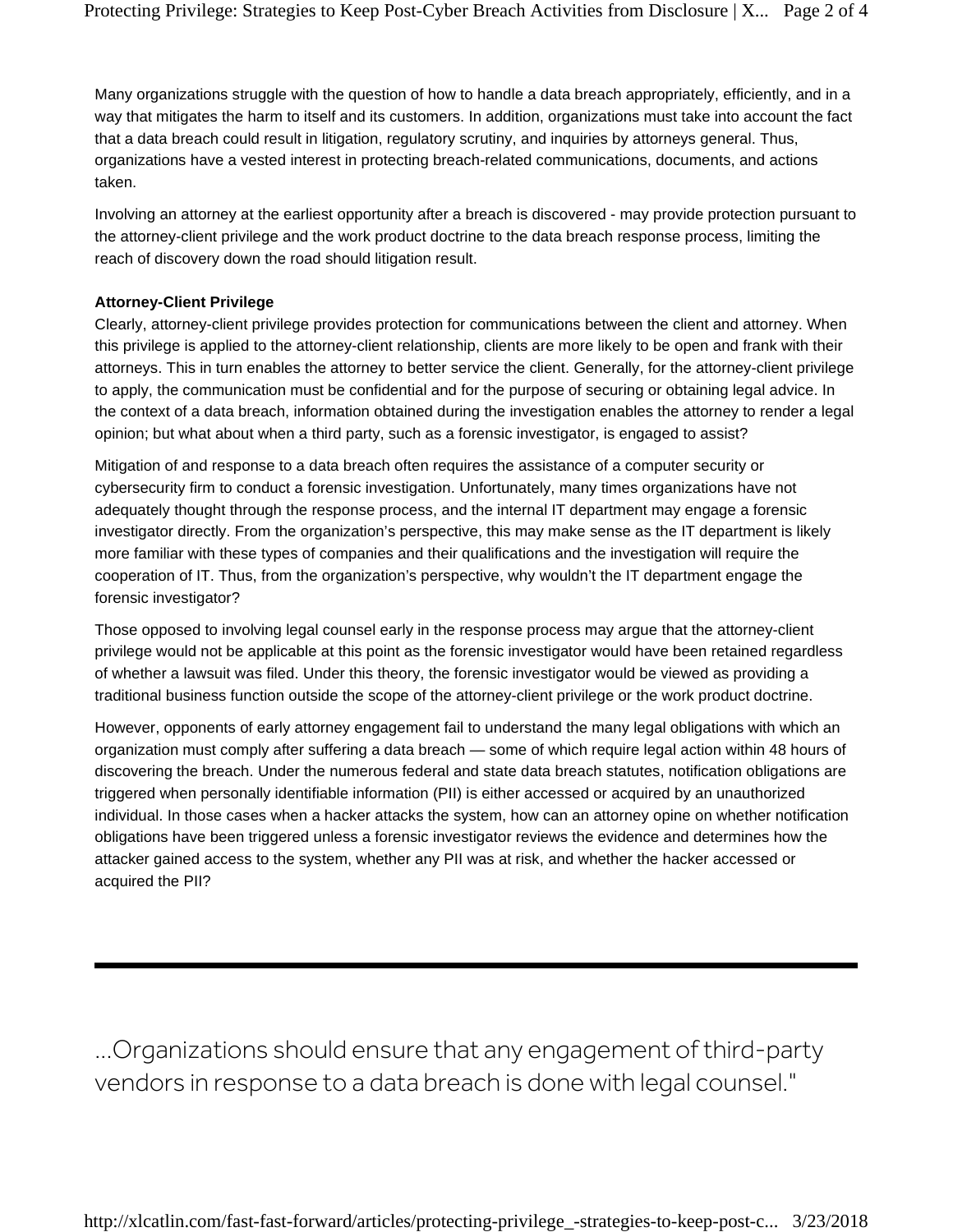Even in those instances where the data breach occurred through human error rather than through an attack by a third party, the assistance of a forensic investigator may still be needed to provide the attorney with information necessary to determine whether notification obligations have been triggered. For example, consider an organization that creates a portal through which customers can register to pay their accounts online. After registering for the first time, the customer receives an email with a link to the new account. An enterprising customer subsequently informs the organization that the last four characters of the link can be altered such that the user can see account details for another customer. Forensics would be needed to determine how long the vulnerability was in place, how many individuals accessed the links, and what type of information may have been compromised. Legal counsel requires this information to render an opinion as to the organization's notification obligations.

The concept of attorney-client privilege applying to forensic investigations is supported by *Genesco, Inc. v. Visa U.S.A., Inc.,* which held that an outside consultant's investigation into a cyber attack was privileged where the consultant was retained by outside counsel in contemplation of litigation and to assist counsel in providing legal advice regarding a cyber attack.

Thus, organizations should ensure that any engagement of third-party vendors in response to a data breach is done with legal counsel. To further protect the privilege, the contract with the third-party vendor should include language that specifically states that the purpose of the engagement is to enable counsel to provide legal advice, including legal advice in anticipation of litigation and regulatory inquiries.

In addition, many organizations may have a cyber-liability insurance policy in place. Accordingly, consider whether an insurer may insist upon the insured providing the forensic report and why that may be necessary. First, forensic reports may be critical to understanding the facts that ultimately drive the coverage determination. Second, since the insureds almost always seek coverage for the costs of the forensic reports, it seems only reasonable that the insurer should have the right to review this information. Third, the insurer will need to assess the scope of work to determine whether the costs were reasonable and necessary. Finally, and most importantly, almost all cyber liability policies will provide contract language requiring that the insured cooperate by providing any and all documentation and information within their possession relative to the circumstance or claim. As such, there are very strong reasons for an insurer to insist on obtaining a copy of the forensic report absent an extraordinary reason in a particular case for the insured to withhold it.

## **Work Product Doctrine**

In addition to the attorney-client privilege, documents created during the investigation should be protected by the work product doctrine under Federal Rule of Civil Procedure 26(b)(3).

"Ordinarily, a party may not discover documents and tangible things that are prepared in anticipation of litigation or for trial by or for another party or its representative (including the other party's attorney, consultant, surety, indemnitor, insurer, or agent)."

There are two types of work product — opinion work product and ordinary work product. While opinion work product consists of the opinions, mental impressions, or legal theories of an attorney or another party representative, ordinary work product consists of factual information that does not contain opinions or impressions. Ordinary work product may be discoverable if the opposing party can show that it has a substantial need for the materials and cannot, without undue hardship, obtain the information by other means.